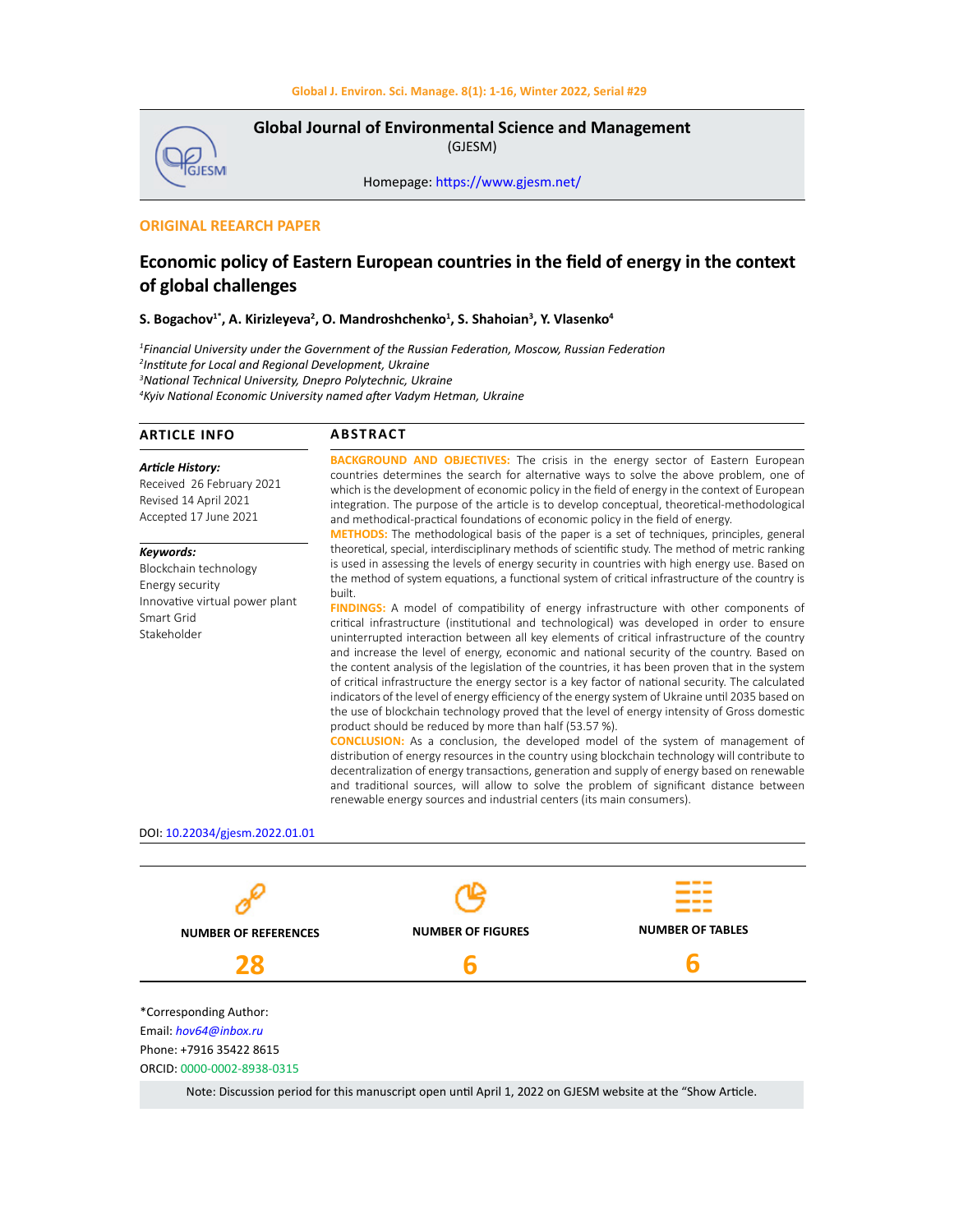#### **INTRODUCTION**

The problem of rational use of energy resources, increasing the level of energy efficiency and energy security is a necessary condition for the harmonious economic and social development of each country. Providing all sectors of the economy of a country with various types of energy and fuel is one of the most important tasks of the management system, the economic policy of a country, a necessary condition for its successful and harmonious development. The formation and implementation of the energy policy of a country is a very important component of the economic policy as a whole. Only successful mutual complementation (complementarity) of economic and energy policies will allow achieving the harmonious development of the country in the context of global challenges. Given the limited energy resources, there is an acute problem of their efficient use, geographical and other types of diversification of energy products by a country. Improving energy supply will help to create conditions for the harmonious development of the economy of a country, will ensure increased levels of energy efficiency, and a high level of economic and national security. A significant number of scientific studies have been devoted to the problems of energy management, in particular, the formation of energy policy. [Bauer](#page-14-0) *et al*., [\(2017\)](#page-14-0) describe the experience of developing energy strategies in world countries with the purpose of increasing their energy security. [Pollit \(2017\)](#page-14-0) studies the problems, prospects of stimulating investment attraction in the energy sector of a country. A study of the energy management processes of individual regions is covered in the papers of [Jafarigol](#page-14-0) *et al.,* (2016); Sadeghi-Pouya *et al.,* [\(2017\); Kemp and Never](#page-14-0)  [\(2017\); Obama, B. \(2017\)](#page-14-0). The strategies of regional energy development were analyzed by [Nakano](#page-14-0) *et al.*, (2017); Rogge *et al*[., \(2017\); Kooij](#page-14-0) *et al*., (2018). An analysis of economic approaches to the use of energy resources is given in the papers of [Garrett-Peltier](#page-14-0)  [\(2017\); van Veelen \(2017\); Lyytimäki \(2018\); Gielen](#page-14-0)  *et al*[., \(2019\).](#page-14-0) The motivational function in the energy sector was studied by Keeley and Ikeda (2017); [Khan and Singh \(2017\); Aized](#page-14-0) *et al*., (2018); Oh *et al*[., \(2018\)](#page-14-0). The problems of forming strategies at energy enterprises are the subject of studies of such scientists as Skiba *et al.,* [\(2017\); Adams](#page-14-0) *et al*., (2018). [Curran and Spigarelli \(2017\); Moreau and Vuille](#page-14-0)  [\(2018\)](#page-14-0) analyzed the implementation of the energy strategy of a specific country. Zandi *et al*[., \(2017\)](#page-14-0) reviewed energy security management processes. Shahbaz *et al*[., \(2017\)](#page-14-0) examined the problems of increasing the level of energy efficiency of a national economy, etc. A great contribution to the formation of the methodological foundations of the analysis of the energy market of a country was made by economists, namely: [Koçak and Şarkgüneşi \(2017\).](#page-14-0) The problems of development of global energy, the use of alternative sources in this area, were analyzed by scientists, among which the papers of Jiang *et al*[., \(2017\), Papageorgiou](#page-14-0) *et al*., (2017) Pollitt [\(2017\)](#page-14-0) and others can be emphasized. However, the conceptual, theoretical-methodological, and methodical foundations of forming a complementary economic and energy policy of the country based on harmonious development remain insufficiently substantiated and formed. The development of a system of compatibility of energy infrastructure with elements of critical infrastructure is required. There is a need to develop a method of cost estimation of the level of the economic effect of the implementation of energy-saving measures within the framework of introduction of renewable energy sources. There is a need to improve energy supply through integrating it with the European Union system by bringing it in line with European regulations. Given the limited energy resources, the reduction of the availability of traditional energy resources in nature, the growing need for diversifying energy resources, increasing the level of energy security, solving the above problems should be carried out on the basis of scientific substantiation and with the help of the most relevant measures. The problems of critical infrastructure protection are related with the rapid development of new approaches to national security in developed countries, which is due to the rapid changes taking place in the security environment in the global, regional and national dimensions. The energy sector is part of the critical infrastructure of the Eastern Europe countries. When studying theoretical-practical principles, the above problems still remain at the level of insufficient substantiation, and the corresponding conceptual, methodological, methodical-practical principles are insufficiently formed, which determines the level of importance of studies in the field of energy. Unpredictable changes in price levels for various types of energy resources, a high level of energy import dependence of the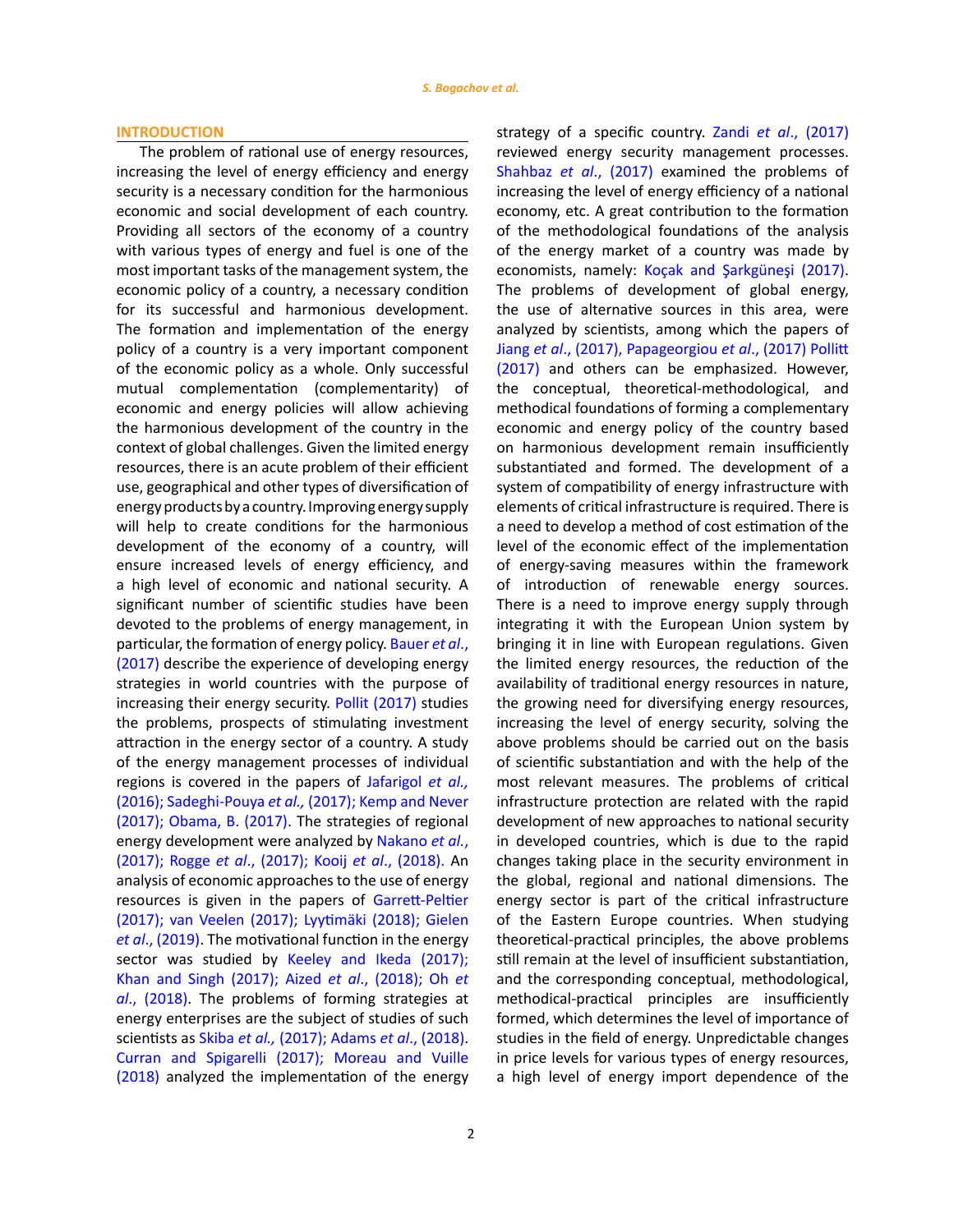economy of a country cause an increase in the level of uncertainty in the energy sector of a country and risk level, which leads to a decrease in the level of energy and, accordingly, economic and national security. All of the above determined the selection of the subject of the paper, its purposes and its objectives. The purpose of the paper is to develop conceptual, theoretical-methodological and methodical-practical foundations of the formation of economic policies in the energy sector. Achieving the set goal conditioned the solution of such problems: to develop a model of compatibility (coherence) of energy infrastructure with other components of critical infrastructure in Eastern Europe (institutional and technological ones); to develop a method of intellectualization of energy systems of the countries in the conditions of European integration; to substantiate the system of management of distribution of energy resources in Ukraine based on blockchain technology. This study was conducted in the Eastern European countries (Bulgaria, Poland, Ukraine, Slovakia, Russia) during 2015–2020.

## **MATERIALS AND METHODS**

The methodological basis of the paper is a combination of techniques, principles, general theoretical, special, and interdisciplinary methods of scientific study. To achieve the set purpose and solve determined objectives, the following methods were used: method of theoretical generalization for the formation of own approach to understanding the key concepts in the area of economic policy in the energy sector; statistical and comparative analysis for study of the state of the energy sector and identification of trends in the energy sector, setting priorities for the energy sector; method of synthesis when forming individual elements of the structure of an integrated economic policy in the energy sector. As already mentioned, the energy sector is a key sector of critical infrastructure in many countries, including the Eastern Europe countries. Functionally, the system of critical infrastructure can be defined by this system using Eq. 1.

$$
\begin{cases}\nI_k = S_{I_k}^1 \cup S_{I_k}^2 \cup ... \cup S_{I_k}^n \\
S_{I_k}^n = \sum_{l=1}^p F_l\n\end{cases}
$$
\n(1)

Where,  $I_k$  — critical infrastructure of a country;

 $S_{I_k}^1, S_{I_k}^2, S_{I_k}^n$  — critical infrastructure sectors of a  $\overrightarrow{\text{country}}$ ;  $F_l$  — factors influencing the relevant sector of the critical infrastructure of a country; *n*  number of critical infrastructure sectors of a country;  $l -$  the number of factors influencing the critical infrastructure sectors of a country. It should be noted that each country has an appropriate system of critical infrastructure [\(Table](#page-3-0) 1).

The countries listed in [Table](#page-3-0) 1 were selected in accordance with the following requirements: the US legislation for the first time identified the subjects and objects of the critical infrastructure of a country, China as the fastest growing country, Great Britain as a country that left the EU, Poland and Bulgaria as Eastern European countries that are members of the EU. It can be concluded that the energy sector is a mandatory element of the critical infrastructure of the analyzed countries. Of course, the security of the energy sector is influenced by both global (world scale) and local (for the national level) factors. The importance of protection of the energy infrastructure of a country has grown significantly. This infrastructure is significantly influenced by the following factors (which also apply to the global energy sector as a whole): the need to ensure a high degree of reliability of the public energy supply system; growth in global energy trade; expansion of energy infrastructure, in particular, cross-border grids; the use, by some countries, of energy resources, energy infrastructure for conducting a geopolitical struggle; intensification of the activities of terrorist groups that purposefully destroy the energy infrastructure; growing requirements for the level of protection of the environment and human beings from the results of the activity of the energy sector of the economy. Functionally, the influence of key factors on the energy sector of the critical infrastructure can be determined using Eq. 2.

$$
S_{I_k}^E = \sum_{l=1}^6 F_l = F_1 + F_2 - F_3 + F_4 - F_5 + F_6
$$
 (2)

Where,  $S_{I_k}^E$  energy sector of the critical infrastructure of a country;  $F_1, F_2, F_3, F_4, F_5, F_6$  factors influencing the energy sector of the critical infrastructure of a country.

f a country; *protection of energy infrastructure of the main* Thus, according to the author's study, based on the content analysis of the legislation of Eastern Europe, the functional impact of the factors on the level of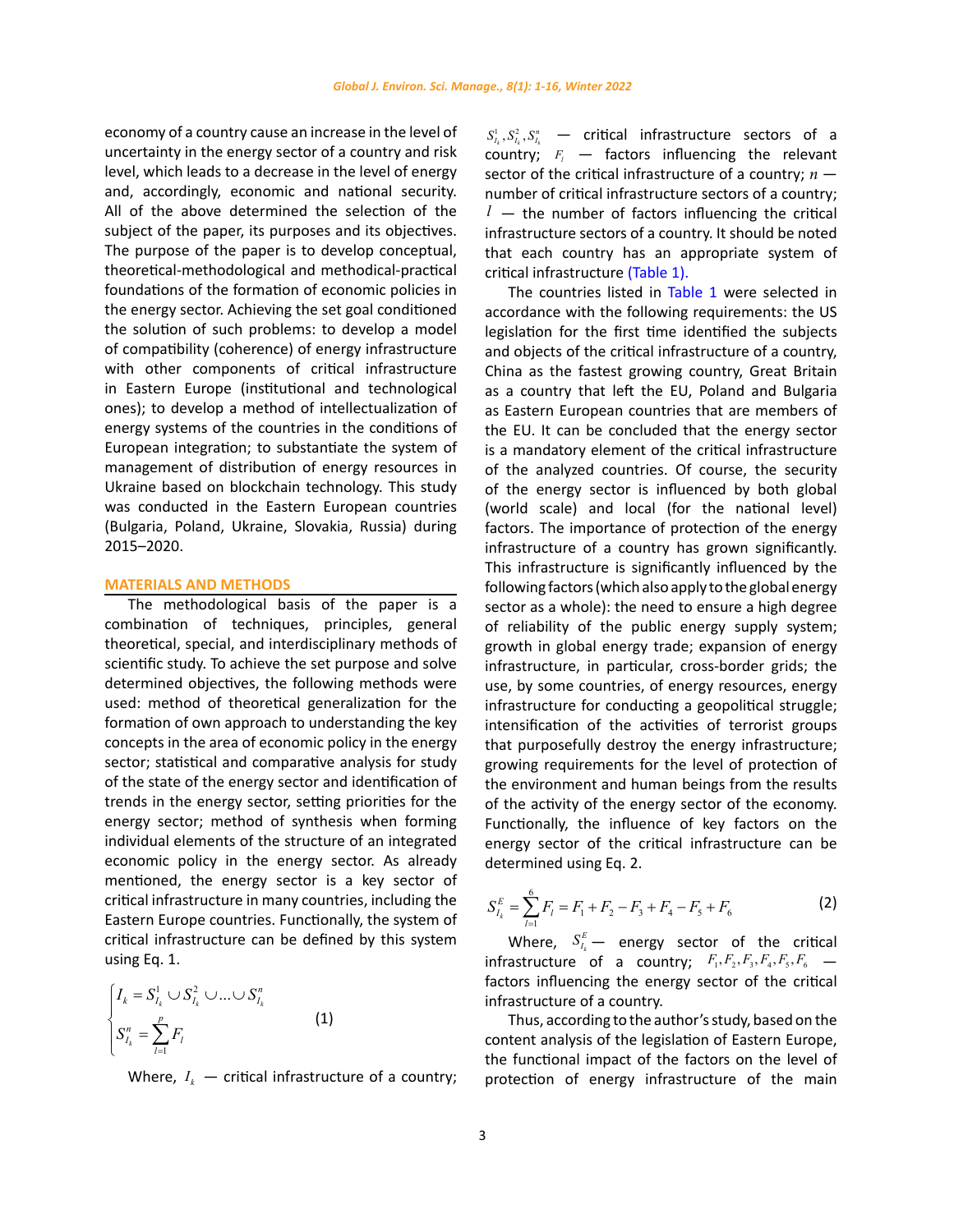<span id="page-3-0"></span>factors in the energy sector of critical infrastructure can be determined by the following elements:  $F_1$  – The need to ensure the sustainability of the energy system;  $F_2$  – Increase in the volume of world trade in energy;  $F_3$  – Use by countries of energy resources and energy infrastructure as tools for geopolitical struggle;  $F_{4}$  – Expansion of energy infrastructure, including cross-border networks;  $F<sub>s</sub>$  – Intensifying the activities of terrorist groups that steadily destroy the energy infrastructure;  $F_6$  – Strengthening the environmental and human protection requirements of the energy sector.

### **RESULTS AND DISCUSSION**

The issue of energy security is becoming increasingly acute in the world since it is both an integral component of national security and

a determining condition for the formation of the economic and political independence of each country. There is a high level of energy hazards in the world economy. Dynamic and substantive approaches are fully tied to a single project and do not allow for comprehensive and holistic energy security management. Energy security management based on a functional approach is built on the implementation of basic management functions. An approach that identifies 5 key management functions is effective: planning, organization, motivation, control, and regulation. Based on literature review, an energy security management for an enterprise, region, country, which is based on the principles of a functional approach, was developed [\(Fig. 1\)](#page-4-0).

Energy security management using a functional approach is carried out by planning (development, making investment plans, forecasting, etc),

| Table 1: Critical infrastructure sectors of some countries |  |
|------------------------------------------------------------|--|

|             |                                    | Country   |           |                         |           |           |
|-------------|------------------------------------|-----------|-----------|-------------------------|-----------|-----------|
| Item<br>No. | Sector                             | USA       | China     | <b>Britain</b><br>Great | Poland    | Bulgaria  |
| 1.          | Information and communication      | $\ddot{}$ | $\ddot{}$ | $\ddot{}$               | $\ddot{}$ | $\ddot{}$ |
| 2.          | <b>Emergency services</b>          | $\ddot{}$ |           | $\ddot{}$               | $\sim$    |           |
| 3.          | Energy                             | $\ddot{}$ | $\ddot{}$ | $\ddot{}$               | $\ddot{}$ | $\ddot{}$ |
| 4.          | Financial and banking              | $\ddot{}$ | $\ddot{}$ | $\ddot{}$               | $\ddot{}$ | $\ddot{}$ |
| 5.          | Food (and agriculture)             | $+ (+)$   | $\ddot{}$ | $\ddot{}$               |           | +         |
| 6.          | State administration               | $\ddot{}$ | $\ddot{}$ | $\ddot{}$               | $\ddot{}$ | +         |
| 7.          | Health care                        | $\ddot{}$ | $\ddot{}$ | $\ddot{}$               | $\ddot{}$ | $\ddot{}$ |
| 8.          | Transport                          | $\ddot{}$ | $\ddot{}$ | $\ddot{}$               |           | $\ddot{}$ |
| 9.          | Water supply (and treatment)       | $+ (+)$   | $\ddot{}$ | $\ddot{}$               | $\ddot{}$ | $\ddot{}$ |
| 10.         | Defense                            | $\ddot{}$ |           | $\ddot{}$               |           |           |
| 11.         | Nuclear                            | $\ddot{}$ |           | $\ddot{}$               |           |           |
| 12.         | Space                              |           |           | +                       |           |           |
| 13.         | Chemical                           | $\ddot{}$ |           | $\ddot{}$               |           |           |
| 14.         | Security                           |           | $\ddot{}$ |                         |           | $\ddot{}$ |
| 15.         | Industrial                         | $\ddot{}$ |           |                         |           |           |
| 16.         | Air                                |           |           |                         | $\ddot{}$ |           |
| 17.         | Railway                            |           |           |                         | $\ddot{}$ |           |
| 18.         | Electricity                        |           |           |                         | $\ddot{}$ |           |
| 19.         | Fuel                               |           |           |                         | $\ddot{}$ |           |
| 20.         | Logistics                          |           |           |                         | $\ddot{}$ |           |
| 21.         | Waste disposal and water treatment |           | $\ddot{}$ |                         |           |           |
| 22.         | Commercial                         | $\ddot{}$ |           |                         |           |           |
| 23.         | Communications                     | $\ddot{}$ |           |                         |           |           |
| 24.         | Hydrotechnical                     | $\pmb{+}$ |           |                         |           |           |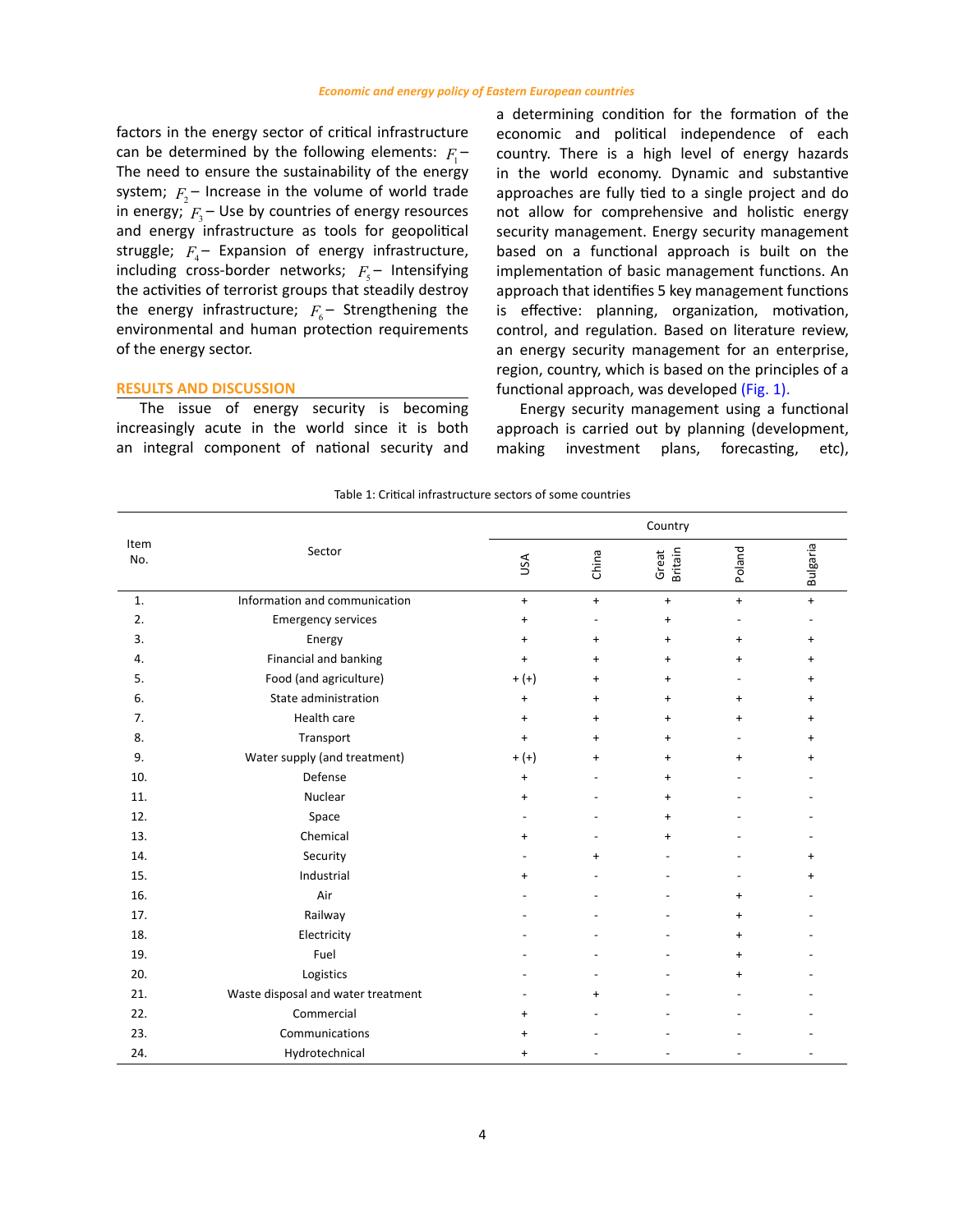<span id="page-4-0"></span>





Fig. 2: System of knowledge management in the field of energy security of the country Fig. 2: System of knowledge management in the field of energy security of the country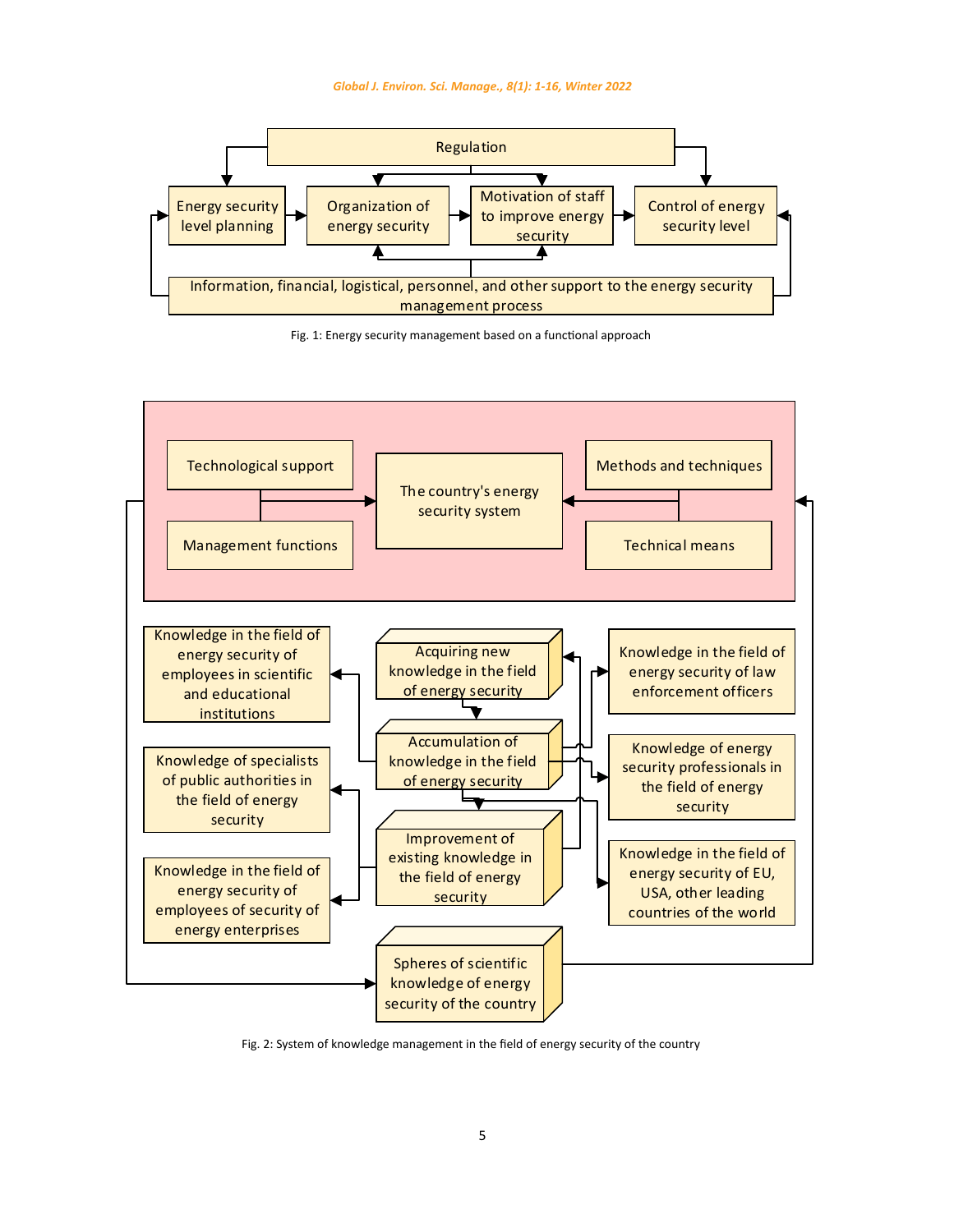<span id="page-5-0"></span>organization (creating the necessary units for the implementation of investment activity), motivation (stimulating the increase of the level of the investment component of economic security), control (ensuring verification of the obtained results of the investment activity with the planned ones, evaluation of the effectiveness of the investment activity, achievement of the goals), regulation (elimination of deviations and deficiencies found in the process of controlling investment activity, implementation of corrective actions). It should be noted that energy security and its investment component (since capital investments are required to increase energy security, which are quite large in volume) must be ensured not only by economic methods (without denying their priority) but also by other methods (non-economic): political, military, information, etc. These resources can be used for approximately another 100 years for energy use. That is why the development of alternative (renewable) energy is a relevant (although not profitable in the first stages) timely direction for the development of the world energy sector, and, in particular, of each country, as it will help reduce the consumption of fossil fuels. In [Fig. 2,](#page-4-0) the suggested system of knowledge management in the field of energy security of the country is considered.

The suggested model for the formation of knowledge in the area of energy security will enable the entities of the energy security system of a country to accumulate developments when performing their functions, as well as international (including European) experience, which will allow obtaining new knowledge in the area of the energy security of a country, improving existing one, effectively using it in the activities of energy security systems of business entities, government agencies and other

| Countries            | Risk level of energy security of the country | Ranks of the countries, which are the largest energy consumers |
|----------------------|----------------------------------------------|----------------------------------------------------------------|
| Norway               | 774                                          | $\mathbf{1}$                                                   |
| Mexico               | 802                                          | $\overline{2}$                                                 |
| Denmark              | 819                                          | 3                                                              |
| New Zealand          | 866                                          | 4                                                              |
| <b>Great Britain</b> | 885                                          | 5                                                              |
| <b>USA</b>           | 893                                          | 6                                                              |
| Canada               | 912                                          | $\overline{7}$                                                 |
| France               | 942                                          | 8                                                              |
| Germany              | 944                                          | 9                                                              |
| Australia            | 962                                          | 10                                                             |
| Poland               | 987                                          | 11                                                             |
| Spain                | 1037                                         | 12                                                             |
| Italy                | 1043                                         | 13                                                             |
| Turkey               | 1087                                         | 14                                                             |
| Japan                | 1088                                         | 15                                                             |
| Netherlands          | 1106                                         | 16                                                             |
| Russia               | 1115                                         | 17                                                             |
| India                | 1164                                         | 18                                                             |
| Indonesia            | 1164                                         | 18                                                             |
| China                | 1172                                         | 20                                                             |
| South Africa         | 1175                                         | 21                                                             |
| South Korea          | 1306                                         | 22                                                             |
| <b>Brazil</b>        | 1307                                         | 23                                                             |
| Thailand             | 1616                                         | 24                                                             |
| Ukraine              | 2009                                         | 25                                                             |

Table 2: Ranking of energy security levels in the world countries with high energy use (IIESR, 2018)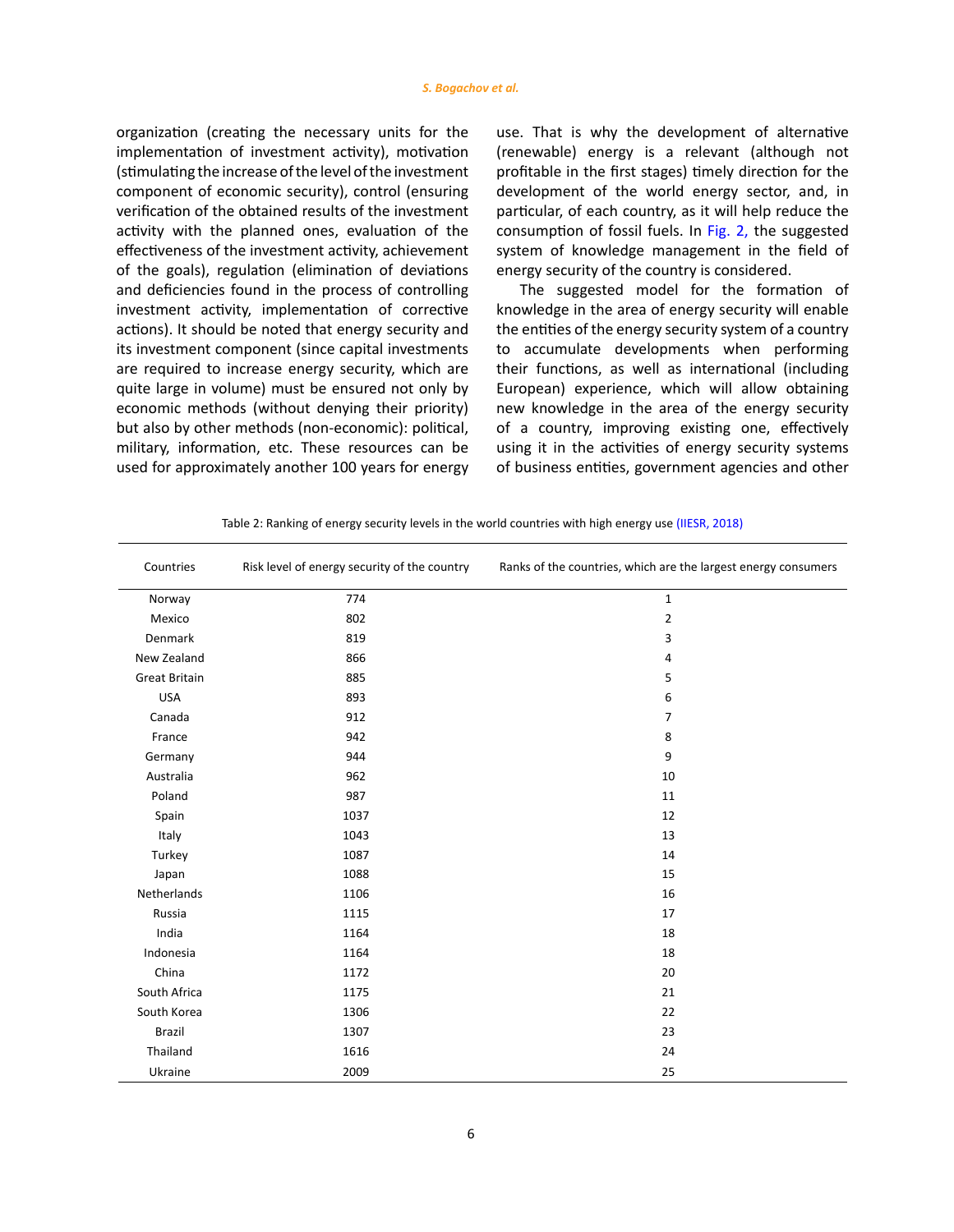<span id="page-6-0"></span>participants of energy markets. The knowledge in the area of energy security is formed in various scientific fields, it is somewhat disparate by nature and doesn't allow to effectively implement comprehensive ensuring energy security. It is necessary to develop theoretical-methodological tools for energy security management, as well as to form a scientific school. Not only energy but also economic and national security will largely depend on it. The suggested model of knowledge management in the area of energy security of a country will contribute to the acquisition of new knowledge in the area of energy security, which will become the basis for the formation of innovative energy security systems of a country, which are capable of responding adequately,

timely and highly effectively to all dangers/threats to the activity of economic entities and the country as a whole. The above circumstances require a substantial revision of the economic policy of a country in the energy sector regarding increasing the level of protection of important energy facilities (that is, critical energy infrastructure) and reflection of corresponding priorities in the national legislation. So, when creating a clear system for protecting the critical energy infrastructure of the country it is necessary at the legislative level to determine the functions and objectives of state authorities, energy economic entities of various forms of ownership. The establishment of joint responsibility for ensuring the necessary level of protection of the critical

|     | Market and price indicators                                  |           |                      | Energy consumption intensity levels |                                  |                  |                                       |  |
|-----|--------------------------------------------------------------|-----------|----------------------|-------------------------------------|----------------------------------|------------------|---------------------------------------|--|
| No. | Level of energy<br>expenditures from the<br>country's budget | <b>No</b> | GNP per capita       | N <sub>0</sub>                      | Energy consumption per<br>capita | No               | Energy consumption<br>intensity level |  |
| 1.  | Norway                                                       | 1.        | Norway               | $\mathbf{1}$ .                      | India                            | $\mathbf{1}$     | India                                 |  |
| 2.  | Germany                                                      | 2.        | Denmark              | 2.                                  | Indonesia                        | 2.               | Indonesia                             |  |
| 3.  | <b>Great Britain</b>                                         | 3.        | <b>USA</b>           | 3.                                  | Brazil                           | $\overline{3}$ . | Brazil                                |  |
| 4.  | Mexico                                                       | 4.        | Netherlands          | 4.                                  | Mexico                           | $\overline{4}$ . | Mexico                                |  |
| 5.  | <b>USA</b>                                                   | 5.        | Germany              | 5.                                  | Turkey                           | 5.               | Turkey                                |  |
| 6.  | Denmark                                                      | 6.        | <b>Great Britain</b> | 6.                                  | Thailand                         | 6.               | Thailand                              |  |
| 7.  | New Zealand                                                  | 7.        | Canada               | 7.                                  | China                            | 7.               | China                                 |  |
| 8.  | France                                                       | 8.        | Australia            | 8.                                  | Poland                           | 8.               | Poland                                |  |
| 9.  | Netherlands                                                  | 9.        | Japan                | 9.                                  | South Africa                     | 9.               | South Africa                          |  |
| 10. | Turkey                                                       | 10.       | France               | 10.                                 | Ukraine                          | 10.              | Ukraine                               |  |
| 11. | Italy                                                        | 11.       | New Zealand          | 11.                                 | Italy                            | 11.              | Italy                                 |  |
| 12. | South Korea                                                  | 12.       | Italy                | 12.                                 | Spain                            | 12.              | Spain                                 |  |
| 13. | Spain                                                        | 13.       | Spain                | 13.                                 | <b>Great Britain</b>             | 13.              | <b>Great Britain</b>                  |  |
| 14. | Canada                                                       | 14.       | South Korea          | 14.                                 | Denmark                          | 14.              | Denmark                               |  |
| 15. | Australia                                                    | 15.       | Poland               | 15.                                 | Japan                            | 15.              | Japan                                 |  |
| 16. | Japan                                                        | 16.       | Turkey               | 16.                                 | France                           | 16.              | France                                |  |
| 17. | Poland                                                       | 17.       | Mexico               | 17.                                 | Germany                          | 17.              | Germany                               |  |
| 18. | India                                                        | 18.       | Russia               | 18.                                 | New Zealand                      | 18.              | New Zealand                           |  |
| 19. | Russia                                                       | 19.       | South Africa         | 19.                                 | Russia                           | 19.              | Russia                                |  |
| 20. | China                                                        | 20.       | <b>Brazil</b>        | 20.                                 | South Korea                      | 20.              | South Korea                           |  |
| 21. | South Africa                                                 | 21.       | China                | 21.                                 | Netherlands                      | 21.              | Netherlands                           |  |
| 22. | Indonesia                                                    | 22.       | Thailand             | 22.                                 | Australia                        | 22.              | Australia                             |  |
| 23. | Thailand                                                     | 23.       | Ukraine              | 23.                                 | <b>USA</b>                       | 23.              | <b>USA</b>                            |  |
| 24. | <b>Brazil</b>                                                | 24.       | Indonesia            | 24                                  | Canada                           | 24.              | Canada                                |  |
| 25. | Ukraine                                                      | 25.       | India                | 25.                                 | Norway                           | 25.              | Norway                                |  |

Table 3: Metric ranking of energy security levels in countries with high energy use (IIESR, 2018)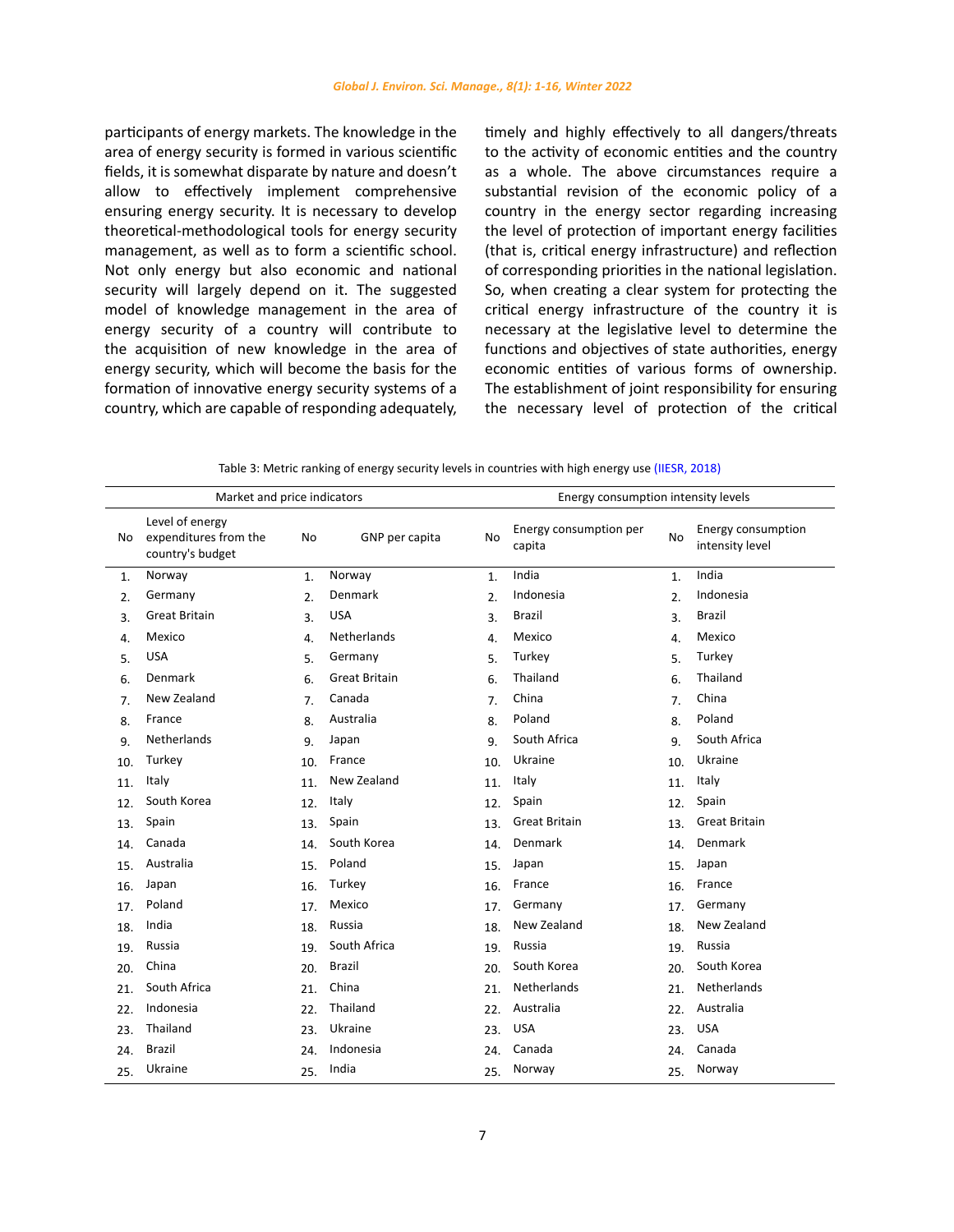<span id="page-7-0"></span>infrastructure of a private sector of the country at the level of corresponding state authorities should be an important element. [Table](#page-5-0) 2 shows the ranking of energy security levels in countries with high energy use.

In the energy sector, the EU is strict with regulation of safety standards. Member countries must adhere to the "Emergency Preparedness and Response Plan", i.e., the plan of preparation, actions in emergency situations [\(Eurostat, 2018\)](#page-14-0). The energy component of critical infrastructure is faced with certain risks. In particular, when transporting energy, lightning problems are most likely to occur, followed by fires/other natural disasters, equipment problems, or human error, followed by problems caused by strong wind. [Table](#page-6-0) 3 shows the metric ranking of energy security levels in countries with high energy use. In terms of intensity of use, developing countries such as India, Indonesia, China, Brazil and others are ahead of us.

A high level of implementation of the latest technologies is a sign of the level of development of the country and a determining factor of its competitiveness (a necessary condition for achieving the goals of national interests). However, with innovative advantages, technological progress also leads to a high level of dependence of a person and society on systems (systems providing energy, communication, information, transportation, financial, and other types of services). Given the impossibility of simultaneously protecting all of these infrastructure systems (primarily due to limited resource potential), the concept of "critical infrastructure" is being implemented in developed countries. At the same time, the results of such studies make it possible to more efficiently distribute the resources allocated to ensure the stable operation of critical infrastructures. The analysis allows

# Formation of the "Smart Grid" concept

Systematic transformation of electricity (energy system) of the country, all its main elements ‐ generation, transmission and distribution, sale of electricity

Formation of new requirements for energy infrastructure The infrastructure is designed to maintain energy, information, and economic relations

Coordination of development, functioning of the energy system According to the "Smart Grid" concept, the operation aims at meeting the key requirements agreed by all stakeholders

Long‐term electric power planning of the country Transformation of the electric power should be directed to the development of existing, creation of new functional properties of the power grid

Development of the concept of electric power Comprehensive coverage of all major areas of development: from research to practical application

Concept implementation

It should be innovative and reflect the transition to a new technological way in the electric power industry

Fig. 3: Stages of "Smart Grid" implementation in the electric system of a country Fig. 3: Stages of "Smart Grid" implementation in the electric system of a country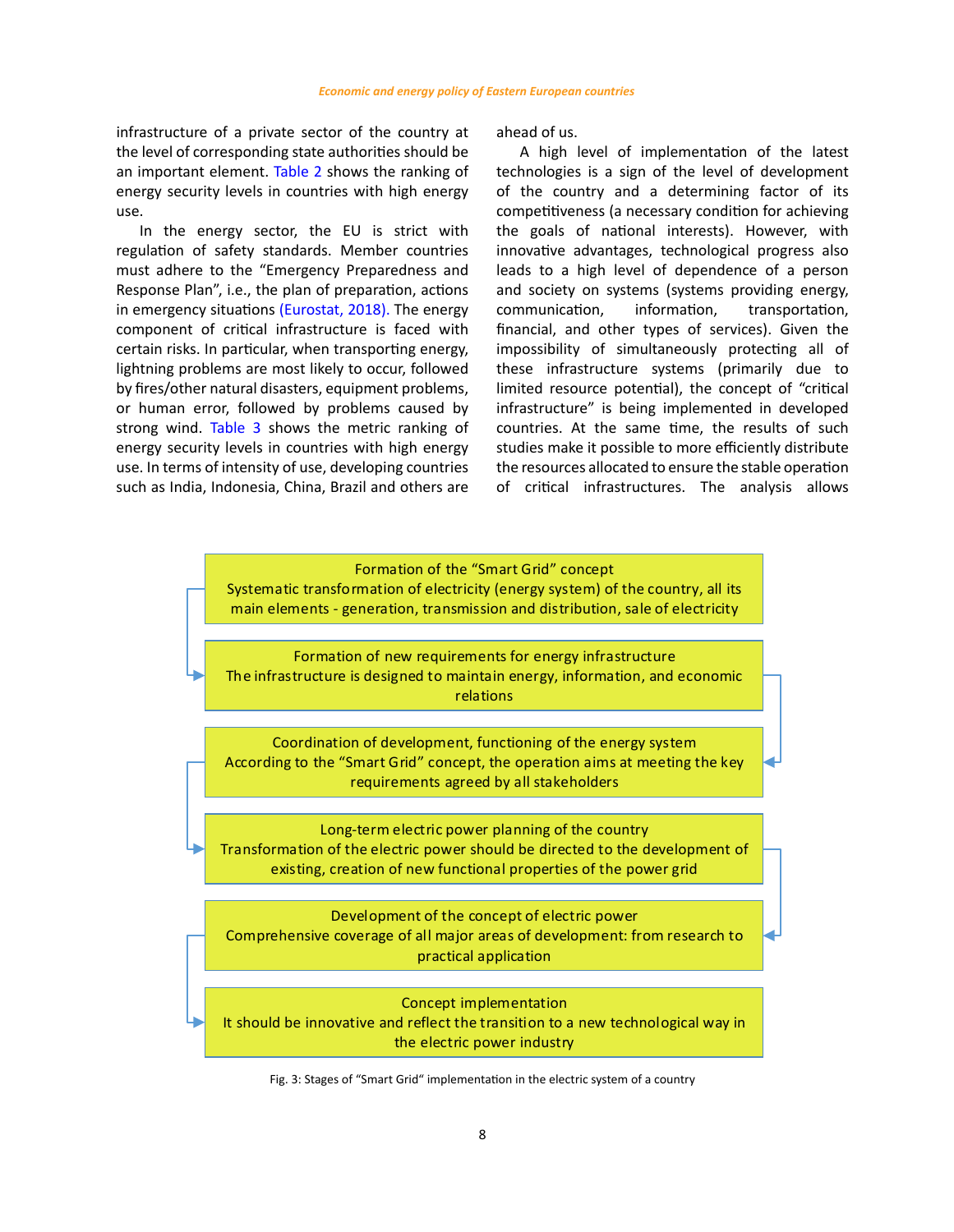forming a sequence of basic postulates, blockchain, development stages, and development of the "Smart Grid" concept in the country [\(Fig.](#page-7-0) 3).

In developed countries, to solve new problems, considerable attention is paid to the problems of introducing "smart" technologies, such as "Smart Grid", "Smart Metering" in the energy industry, in particular in the electrical energy industry. Globally, obsolete metering devices are being replaced by the "smart" energy metering system "Smart Metering", which is able to provide at a qualitatively new level of reliability: measurement of energy resources; management and control of their supply, transportation and consumption; automated transmission, processing and provision of information on resource consumption; creation of situational databases on energy consumption with elements of information support of tasks of management of consumption of energy resources and a number of other tasks. Smart Metering technologies allow to evaluate the efficiency of energy saving technologies, make transparent payments for used energy resources, promptly receive data on current electricity consumption and its modes, to monitor the state of meters, to draw the balance for groups of meters (which helps to identify unaccounted consumption and the facts of action on meters). The introduction of smart metering technology is a key element in the

creation of intelligent energy systems with an activeadaptive grid ("Smart Grid"), thanks to which the reliability and efficiency of energy supply is taken to a new level. Table 4 gives a comparative description of the functional characteristics of the current (existing) energy system in the country and the energy system created on the basis of the implementation of the "Smart Grid" concept.

That is, an innovative energy system, which is based on the "Smart Grid" concept has significant advantages over the current one. The main advantage is the cost-effectiveness, efficiency, and operational controllability (adjustability) of the system. The development and implementation of functional capabilities (Table 4) will significantly increase the level of efficiency of the electrical energy industry and provide the expected benefits for all interested parties. It should be noted that for each individual stakeholder implementation of the concept of "Smart Grid" in the energy sector will have different economic effects. This method is based on a comparison of the efficiency of the existing energy systems of Eastern Europe countries (without elements of "Smart Grid") and the suggested one (with elements of "Smart Grid"). For example, for consumers this will be provision of minimum operating costs provided that sufficiently comfortable conditions are created. For their own needs, consumers of electricity will

Table 4: Comparative characteristics of the functional characteristics of the current energy system and the energy system based on the of "Smart Grid" concept of "Smart Grid"

| Current energy system                                                                 | Energy system based on the concept "Smart Grid"                                          |
|---------------------------------------------------------------------------------------|------------------------------------------------------------------------------------------|
| One-way communication between elements or its complete absense                        | Two-way communication                                                                    |
| Centralized generation - distributed generation with a complex<br>integration process | Distributed generation                                                                   |
| Radial topology prevails                                                              | Grid topology prevails                                                                   |
| Responding to the consequences of an accident                                         | Responding to predicting and preventing (avoidance) an<br>accident                       |
| Operation of the equipment until complete failure (breakdown)                         | Continuous monitoring, self-diagnosis, which help to extend<br>the life of the equipment |
| Manual recovery in the case of errors, crashes, etc.                                  | Automatic grid recovery ("self-healing grids")                                           |
| High level of system crashes                                                          | Forecasting of the development of system crashes,<br>predicting their occurrence         |
| Manual, fixed grid allocation                                                         | Adaptive grid allocation                                                                 |
| Checking the equipment on site                                                        | Remote monitoring of equipment                                                           |
| Limited power flow control                                                            | General power flow control                                                               |
| End-user price level information is not available or too late                         | End-user price level is displayed in real time                                           |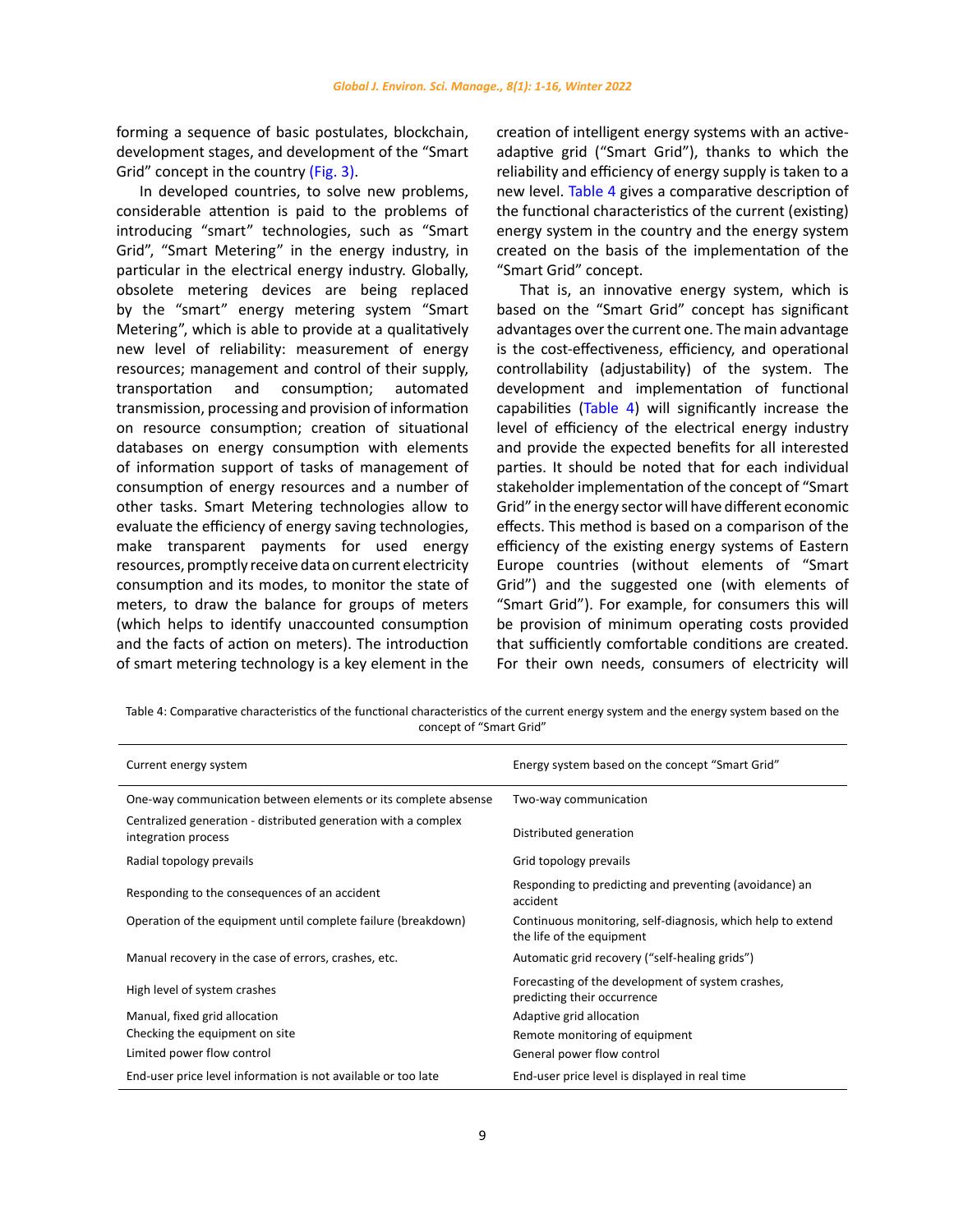be able to convert it into other types of energy (for example, thermal, mechanical, etc.). When a consumer receives different types of energy, energy redistribution will be carried out, which will increase the volume of electricity consumption. It is advisable to present the total volumes of electricity (*W* ) received by a consumer in a simplified form using the mathematical Eq. 3.

$$
W = \begin{bmatrix} A_1 \\ A_2 \\ A_3 \end{bmatrix} = \sum_{1}^{3} A_i
$$
 (3)

Where,  $A_1, A_2, A_3$  – volumes of electric, thermal energy, thermal energy of hot water supply, respectively.

The volumes of energy will depend on the corresponding parameters, which are the arguments for the function  $A_i$ . The values  $A_1, A_2, A_3$  in the energy supply of consumers of the combined energy supply system are presented in the form of the function  $A_i = f(A_1, A_2, A_3, \dots, A_r)$  from the variable parameters  $A_i$  as: Electrical energy using Eq. 4.

$$
A_1 = f(c_1, U, I, k, t_1) \tag{4}
$$

Thermal energy using Eq. 5.

$$
A_2 = f(c_2, m, g, \Delta Q, t_2)
$$
\n<sup>(5)</sup>

Thermal energy of hot water supply using Eq. 6.

$$
A_3 = f(c_3, m, g, \Delta Q, t_3)
$$
 (6)

Moreover, if there are other types of energy  $(A_n)$ , one can also introduce them into the suggested model. The designations of the constituent elements in the dependences (4–6) mean the following: *U* voltage (phase or line) in the power supply system; *I* - load current; *k* - load factor, which characterizes the ratio of active energy to total energy; *m* - heating mass; *g* - specific heat capacity; ∆*Q* - difference between the final (maximum permissible) and initial temperature of the substance;  $c_1, c_2, c_3$ coefficients that include constants characteristic of the corresponding type of energy;  $t_1, t_2, t_3$  - time of production, use of the corresponding type of energy. These functional dependencies (4–6) allow to proceed

to the implementation of the stage of making sound management decisions on the design of components for automatic control devices, their interactions and/ or selection (modernization, improvement of its technical and economic parameters) of existing power plants, devices, etc. of the local energy supply system using renewable energy sources. It is expedient to put substantiation of functional dependence of the sizes of consumption of types of energy as a basis at designing of components of the device of automatic control of a smart electrical grid. The beginning for the development of the "Smart Grid" concept in industrialized countries was the formation of a clear strategic vision of the goals and objectives of the development of the electrical energy industry, which would meet the constantly growing requirements of society, stakeholders, namely: the state, science, manufacturers, economy, business, consumers, and so on [\(Table](#page-10-0) 5).

Thus, the structure of smart electrical grids is promising [\(Fig.](#page-11-0) 4) since to connect renewable energy sources to the electrical grid of a country in the context of the development of the electricity market, it is necessary to use the appropriate "Smart Grid" systems for the purpose of automated control of energy flows, timely performance regulation of power flows, consumption of electricity by the system maneuvering capacities, and the like. It is also associated with the level of development of electric transport in the country.

Since 2010, the process of activating the introduction of systems based on Smart Grid technology has been started. The first step in this direction is the integration of the smart measuring equipment such as "Smart Meters". In accordance with it, "Smart Grid" acts as a concept of a fully integrated, self-regulating, self-sufficient, self-healing electrical energy system, which has a grid topology, including all generation sources, bulk and distribution grids, all varieties of electricity consumers, which are controlled by a unified network of information and control devices, real-time systems. The low speed of information exchange hindered the achievement of the goals of harmonious development (converting the global energy system to the green one, combining the interests of all participants in energy market relations). It is the blockchain system that can solve this problem. The blockchain system in the energy sector will also help to create the conditions for the accumulation,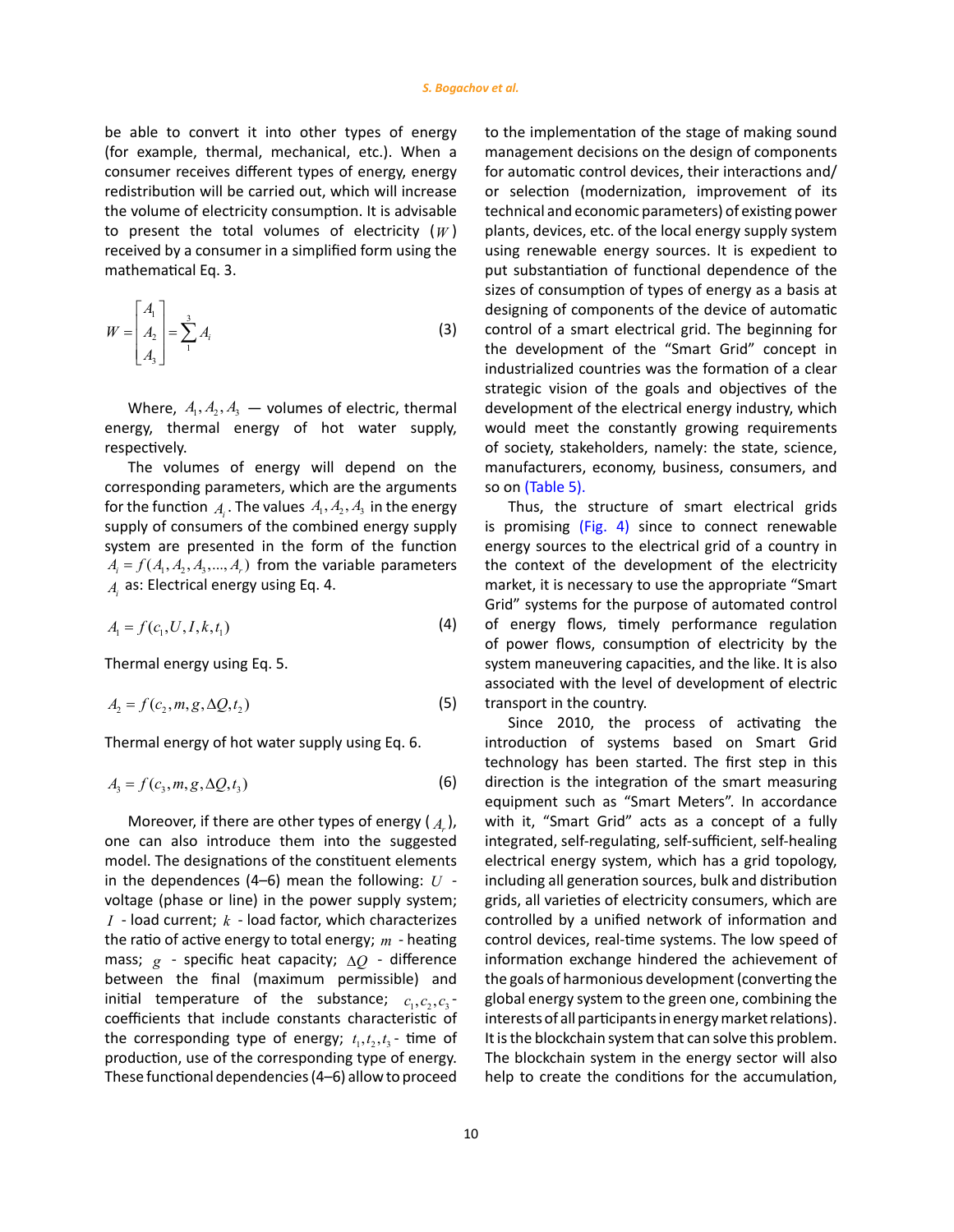| Groups of<br>stakeholders | Stakeholders                                 | Requirements/expected effects                                                                                                                                                                                                                                                                                                                                                                                                                                                                                               |  |  |
|---------------------------|----------------------------------------------|-----------------------------------------------------------------------------------------------------------------------------------------------------------------------------------------------------------------------------------------------------------------------------------------------------------------------------------------------------------------------------------------------------------------------------------------------------------------------------------------------------------------------------|--|--|
|                           | Wholesale sellers of electrical<br>energy    | Operational improvements.<br>Transparent metering and billing system.                                                                                                                                                                                                                                                                                                                                                                                                                                                       |  |  |
| <b>Energy companies</b>   | Retail sellers of energy services            | Outage management in real time. Improving energy management<br>processes. Decrease in the level of electricity losses.                                                                                                                                                                                                                                                                                                                                                                                                      |  |  |
|                           | <b>Electricity transmission</b><br>companies | Optimization of asset management.<br>System planning.                                                                                                                                                                                                                                                                                                                                                                                                                                                                       |  |  |
|                           | Distribution grid companies                  | Maintenance, real-time monitoring.                                                                                                                                                                                                                                                                                                                                                                                                                                                                                          |  |  |
| Regulatory                | State regulation bodies of the<br>country    | Improvement of the reliability of electrical supply<br>Transparent system of supply and metering of electric energy.                                                                                                                                                                                                                                                                                                                                                                                                        |  |  |
| authorities               | Wholesale electricity market<br>operator     | Improvement of the energy management processes. Decrease in the level<br>of electricity losses.                                                                                                                                                                                                                                                                                                                                                                                                                             |  |  |
|                           | Reliability regulators                       | Lower electricity tariffs.                                                                                                                                                                                                                                                                                                                                                                                                                                                                                                  |  |  |
|                           | Industrial                                   | Improvement of the reliability of electrical supply; increase in the overall                                                                                                                                                                                                                                                                                                                                                                                                                                                |  |  |
|                           | Commercial                                   | level of service. Access to real-time electrical supply information.<br>Ability to control power consumption levels. The opportunity to participate<br>in the demand management process.                                                                                                                                                                                                                                                                                                                                    |  |  |
|                           | Population                                   | Optimized distributed generation relationship. The possibility of selling<br>electricity to the market.<br>The potential for a significant reduction in the cost of electrical supply.                                                                                                                                                                                                                                                                                                                                      |  |  |
| End users                 | State and society as a whole                 | Reducing the level of electricity prices due to increased levels of operating,<br>market efficiency, attracting new consumers.<br>Reducing the level of consumer costs by increasing the level of reliability.<br>Improving the grid security level by increasing its level of stability.<br>Reducing emissions through the integration of renewable energy sources,<br>reducing costs. New jobs and GDP growth.<br>The possibility of innovative development of the transmission and<br>distribution of electrical energy. |  |  |

<span id="page-10-0"></span>Table 5: Requirements of stakeholders for implementing the "Smart Grid" concept in the energy industry (systematized by the author)

processing, and analysis of huge arrays of nonfinancial information. This information is contained in the agreements and is unified, which makes it important for both participants in energy markets and representatives of the financial sector of the economy. This applies to the physical characteristics of energy resources: fuel, electricity, etc. The model of a system for managing the distribution of energy resources using blockchain technology is suggested. Its use will contribute to the decentralization of energy transactions, generation and supply of energy based on renewable and traditional sources [\(Fig.](#page-11-0) 5).

The system is based on the characteristics of the product - electricity (the production and consumption processes do not coincide in time (it is impossible to determine in advance the volumes of its consumption and generation with a high degree of probability (accuracy)); the inability to accumulate electricity in the required volume and place; it is impossible to connect a specific producer and electricity consumer; and it takes into account the possibilities of technological development of the electrical energy industry (decentralized production (generation) of electricity on the basis of renewable/traditional sources; accumulation of produced (generated) electricity where it is necessary to align load schedules and improve the quality of electricity; supply of excess capacity to the grid for other consumers while controlling the grid operating conditions, monitoring it, etc). Distributed registry or blockchain technology is a data structure distributed between all network nodes in the form of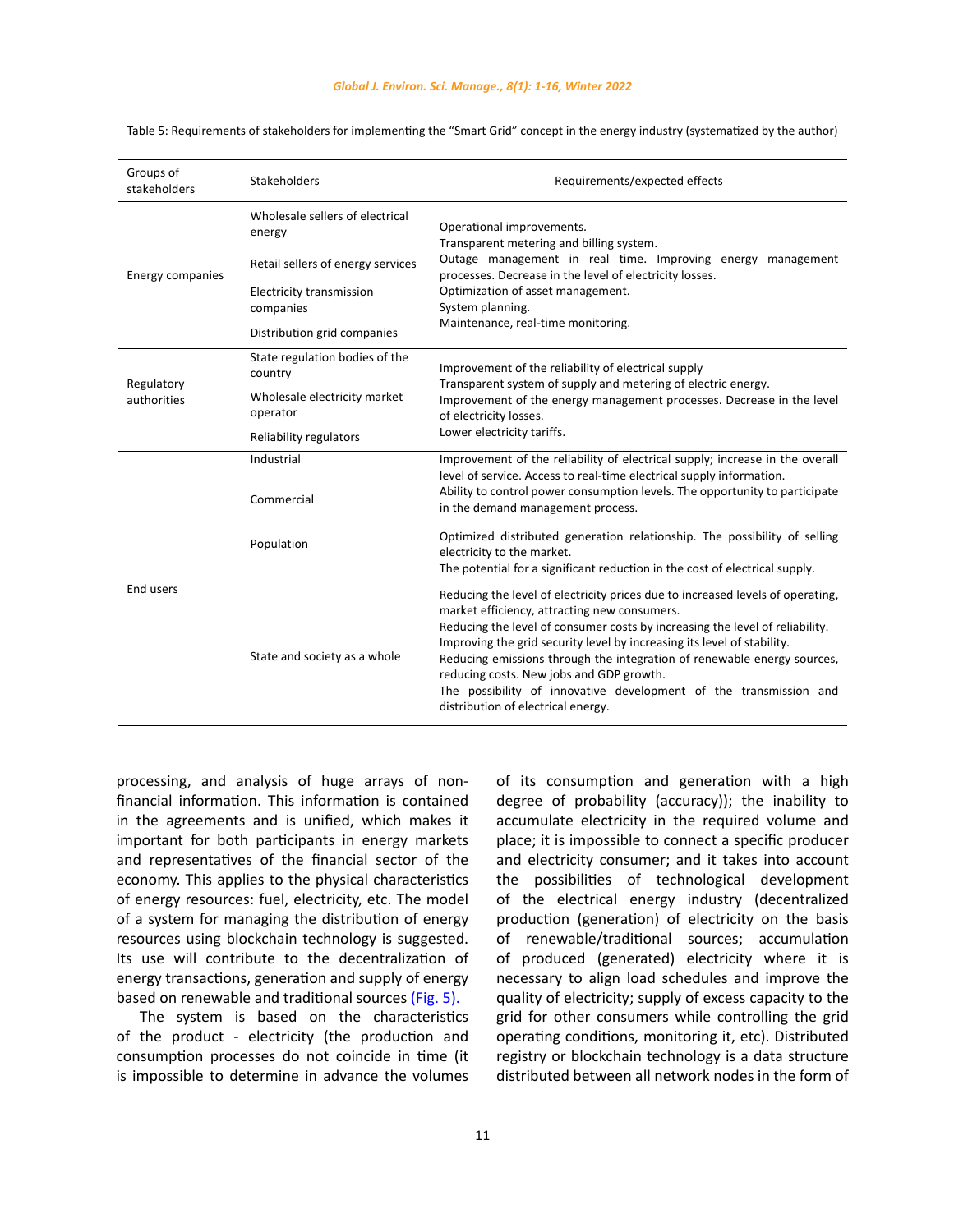#### *S. Bogachov et al.*

<span id="page-11-0"></span>

 $\mathbf{F}_{\mathbf{S}}$ Fig. 5: Blockchain technology management system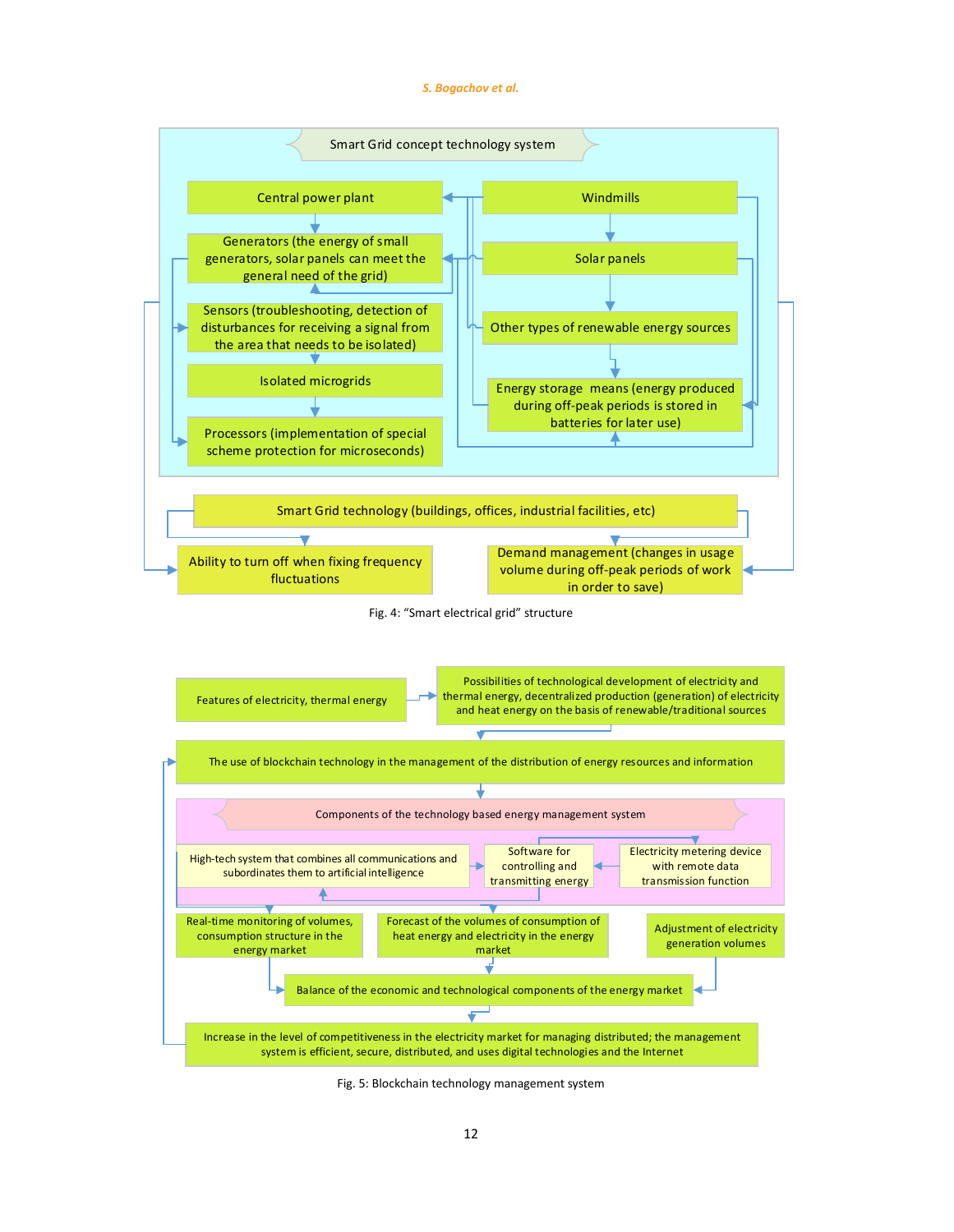<span id="page-12-0"></span>

Fig. 6: Scenarios of blockchain use in energy sector projects

| Indicators                                                                                                                                                                                                                                    | Values of indicators by years |      |      |      |       | Deviation of 2035 until<br>2015 |          |
|-----------------------------------------------------------------------------------------------------------------------------------------------------------------------------------------------------------------------------------------------|-------------------------------|------|------|------|-------|---------------------------------|----------|
|                                                                                                                                                                                                                                               | 2015                          | 2020 | 2025 | 2030 | 2035  | Absolute                        | Relative |
| Energy intensity of GDP, total primary energy supply<br>calculated as the sum of production (extraction),<br>import, export, international bunkering of vessels<br>and changes in energy reserves of the country,<br>toe/thousand dollars GDP | 0.28                          | 0.20 | 0.18 | 0.15 | 0.13  | $-0.15$                         | $-53.57$ |
| Fuel costs for the amount of electricity sent to the<br>energy market, generated at TPS, kg oe/kWh                                                                                                                                            | 396                           | 384  | 367  | 353  | 334   | $-62$                           | $-15.66$ |
| Specific costs in the production of heat by boiler<br>stations, kg oe/Gcal                                                                                                                                                                    | 165                           | 160  | 155  | 150  | 145   | $-20$                           | $-12.12$ |
| Share of losses in electrical grids, %                                                                                                                                                                                                        | >12                           | 10   | 9    | 8    | < 7.5 | $\overline{\phantom{0}}$        |          |
| Share of losses in heat networks, %                                                                                                                                                                                                           | > 20                          | < 17 | < 13 | < 11 | < 10  |                                 |          |

Table 6: Indicators of the level of energy efficiency of the energy system of Ukraine until 2035 based on the use of blockchain technology

a digital replica of all information recorded within the framework of accessing it. Storage of all transactions taking into account their chronological order is a distinctive feature of this structure. Figure 6 shows the ratio of different uses of blockchain in the energy sector (Fig. 6).

The grid will be able to monitor its condition online (collect, process information regarding both the production process and electricity consumption). This will facilitate the transition from the use of traditional sources to generate electricity to renewable (nontraditional) ones, that is, take into account the differences that exist in the process of generating electricity from renewable sources, provide on-line monitoring of volumes, the structure of consumption in the market. The system will automate the processes of production/consumption, purchase/ sale of generated energy. Also, the introduction of blockchain technology in the energy sector will solve the problem of a significant distance between places of energy generation from renewable sources and industrial centers. Moreover, the use of blockchain technology is not limited only to the energy and financial sectors of the economy but is gradually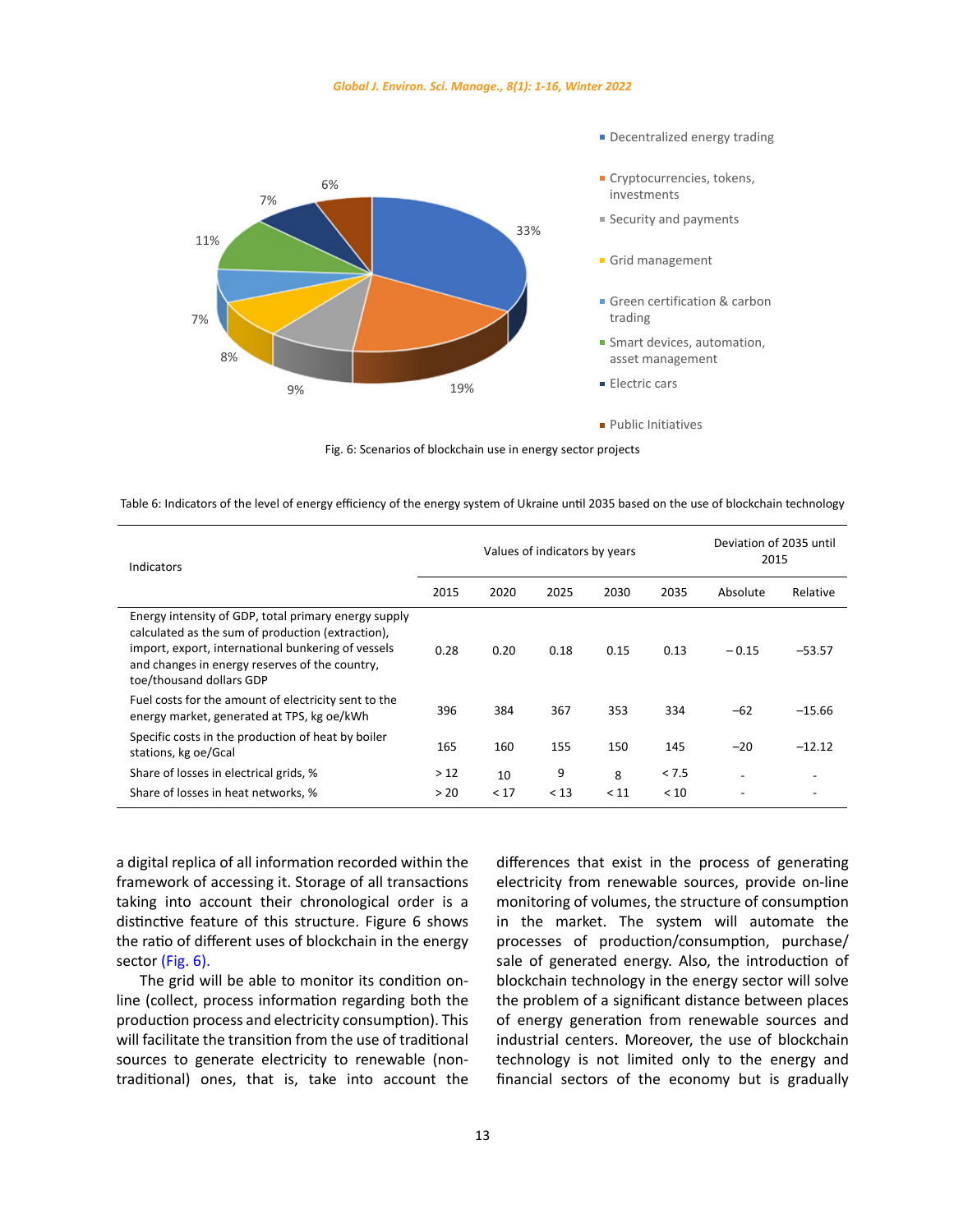expanding due to related industries. Here is an example of possible use of blockchain technology in the energy system of one of the countries of Eastern Europe (Ukraine) and possible increase in the efficiency of the energy sector [\(Table](#page-12-0) 6).

In the crisis conditions that the economy of Ukraine is characteristic of, the problems of accounting for energy costs, energy saving are relevant. The economy of Ukraine is one of the most energy-intensive in Europe and in the world as a whole. The long period of inactivity in finding ways to save energy resources is one of the main reasons for this situation. According to the energy strategy of Ukraine for the period up to 2035, the level of energy intensity of GDP of Ukraine [\(Table](#page-12-0) 6) should be decreased by more than half (53.57 %), and other energy efficiency indicators are also projected to be decreased.

## **CONCLUSION**

Today, the concept of critical infrastructure protection is implemented both in European legislation and in the national legislation of EU member states (pan-European critical infrastructure is considered to be of cross-border (within the EU) significance. Only two sectors (energy, transport) are identified as priorities at the European level. The model of energy management system of Eastern Europe countries based on blockchain technology was developed, which will contribute to the decentralization of energy transactions, generation and supply of energy based on renewable and traditional sources, will solve the problem of significant distance between renewable energy sources and industrial centers (their main consumers). The suggested model will facilitate the adoption of balanced, innovation decisions by civil servants of national executive bodies on the harmonious development and decentralization of the energy sector of the economy. The method of intellectualization of energy systems was further developed, which is based on the distribution of networks, departure from intermediaries and the transition to direct interaction with counterparties, processing, analysis of the array of non-financial information contained in agreements, has a unified form required for energy market participants, representatives of the financial sector, and application of "Smart Grid" (electrical grid including operational, energy saving measures, renewable energy sources,

energy efficiency resources, etc.).

The introduction of electronic management of electricity parameters, production/distribution will contribute to reforming and further harmonious development of the energy sector of the economy, in accordance with European regulations and requirements.

## **AUTHOR CONTRIBUTIONS**

S. Bogachov performed an experimental design and analyzed the data. A. Kirizleyeva defined the concept and methodology of the research. O. Mandroshchenko ranked the data into tables and figures. S. Shahoian performed the literature survey. Y. Vlasenko customized the manuscript to meet the requirements of the GJESM Journal.

#### **ACKNOWLEDGMENTS**

This study was carried out within the framework of the research project [0113UK007514] "Formation of a mechanism for effective regulation and management of activity of enterprises", The European Academy of Sciences LTD, London, UK.

## **CONFLICT OF INTEREST**

The authors declare no potential conflict of interest regarding the publication of this work. In addition, the ethical issues including plagiarism, informed consent, misconduct, data fabrication and, or falsification, double publication and, or submission, and redundancy have been completely witnessed by the authors.

#### **OPEN ACCESS**

This article is licensed under a Creative Commons Attribution 4.0 International License, which permits use, sharing, adaptation, distribution and reproduction in any medium or format, as long as you give appropriate credit to the original author(s) and the source, provide a link to the Creative Commons license, and indicate if changes were made. The images or other third party material in this article are included in the article's Creative Commons license, unless indicated otherwise in a credit line to the material. If material is not included in the article's Creative Commons license and your intended use is not permitted by statutory regulation or exceeds the permitted use, you will need to obtain permission directly from the copyright holder. To view a copy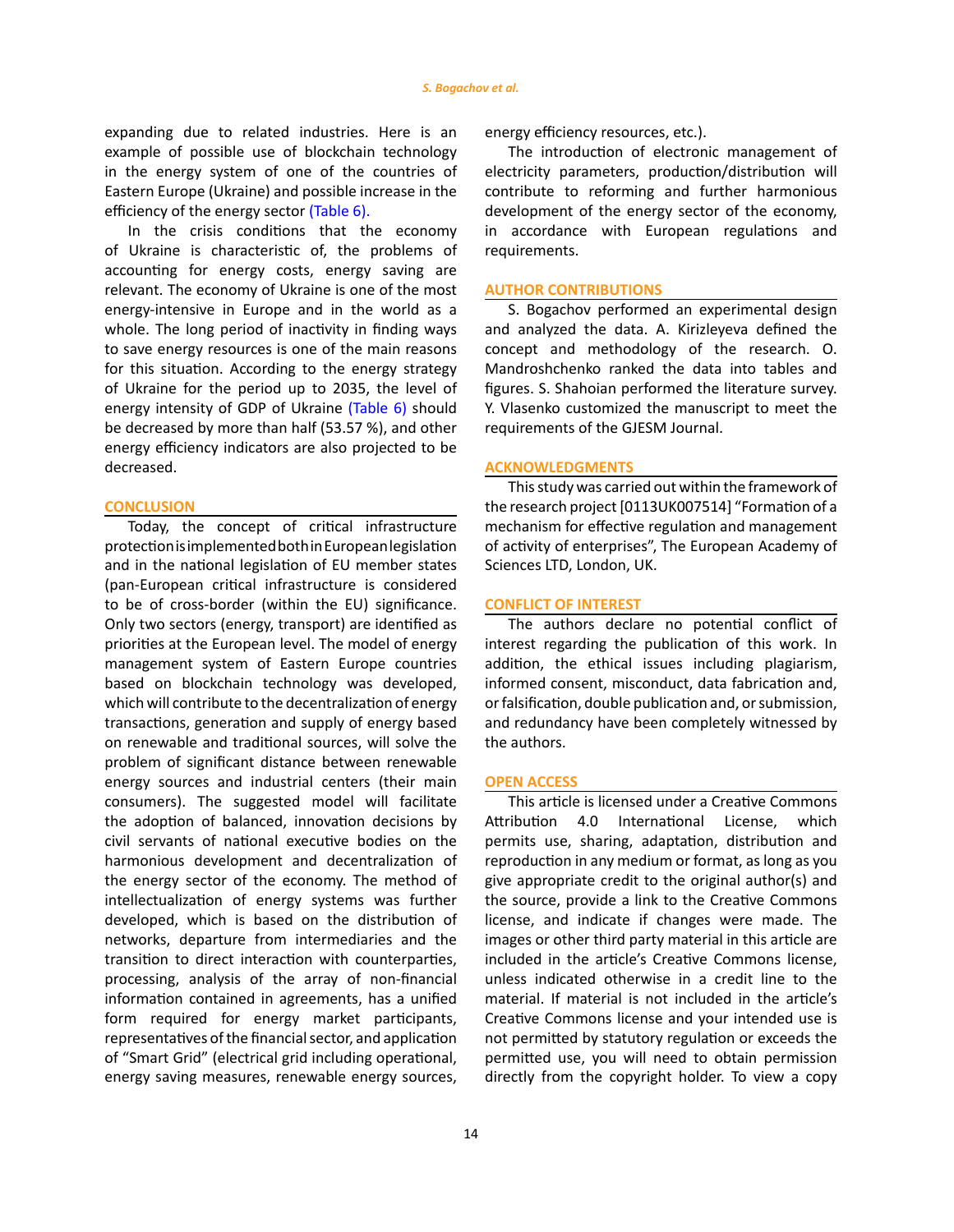<span id="page-14-0"></span>of this license, visit: http://creativecommons.org/ licenses/by/4.0/

# **ABBREVIATIONS**

| $A_1, A_2, A_3$                     | Volumes of electric, thermal energy,<br>thermal energy of hot water supply,<br>respectively      |
|-------------------------------------|--------------------------------------------------------------------------------------------------|
| $A_{\cdot}$                         | Other types of energy                                                                            |
| $c_1, c_2, c_3$                     | Coefficients that include constants<br>characteristic of the corresponding type<br>of energy     |
| et al.                              | Others                                                                                           |
| etc                                 | And so on                                                                                        |
| ΕU                                  | <b>European Union</b>                                                                            |
| Fig.                                | Figure                                                                                           |
| $F_1, F_2, F_3,$<br>$F_4, F_5, F_6$ | Factors influencing the energy sector of<br>the critical infrastructure of the country           |
| $F_{\scriptscriptstyle I}$          | Factors influencing the corresponding<br>sector of the critical infrastructure of the<br>country |
| g                                   | Specific heat capacity                                                                           |
| Gcal                                | gigacalories                                                                                     |
| GDP                                 | Gross domestic product                                                                           |
| GNP                                 | Gross natinal product                                                                            |
| <b>HPS</b>                          | Hydroelectric power station                                                                      |
| $\prime$                            | Load current                                                                                     |
| $I_{k}$                             | Critical infrastructure of the country                                                           |
| k                                   | Load factor, which characterizes the ratio<br>of active energy to total energy                   |
| kg                                  | Kilograms                                                                                        |
| l                                   | Number of factors influencing the critical<br>infrastructure sectors of the country              |
| т                                   | Heating mass                                                                                     |
| Nº                                  | Sequence number                                                                                  |
| n                                   | Number of critical infrastructure sectors<br>of the country                                      |
| NPS                                 | Nuclear power station                                                                            |
| оe                                  | Oil equivalent                                                                                   |
| P <sub>2</sub> P                    | Peer-to-peer                                                                                     |
| $S_{I_k}^E$                         | Energy sector of the critical infrastructure<br>of the country                                   |
| $t_1, t_2, t_3$                     | Time of production, use of the<br>corresponding type of energy                                   |

| toe               | Tonne of oil equivalent                                                                           |
|-------------------|---------------------------------------------------------------------------------------------------|
| <b>TPS</b>        | Thermal power station                                                                             |
| $^{\prime\prime}$ | Voltage (phase or line) in the power<br>supply system                                             |
| USA               | United States of America                                                                          |
| w                 | Total volumes of electricity                                                                      |
|                   | Difference between the final (maximum<br>permissible) and initial temperature of<br>the substance |

# **REFERENCES**

| Adams, S.; Klobodu, E.K.M.; Apio, A., (2018). Renewable and              |
|--------------------------------------------------------------------------|
| non-renewable energy, regime type and economic growth.                   |
| Renewable Energy. 125: 755-767 (13 pages).                               |
| Aized, T.; Shahid, M.; Bhatti, A. A.; Saleem, M.; Anandarajah, G.,       |
| (2018). Energy security and renewable energy policy analysis of          |
| Pakistan. Renewable Sustainable Energy Rev., 84: 155-169 (15             |
| pages).                                                                  |
| Bauer, N.; Calvin, K.; Emmerling, J.; Fricko, O.; Fujimori, S.; Hilaire, |
| J.; de Boer, H.S., (2017). Shared socio-economic pathways of             |
| the energy sector-quantifying the narratives. Global Environ.            |
| Change, 42: 316-330 (15 pages).                                          |
| Curran, L.; Lv, P.; Spigarelli, F., (2017). Chinese investment in the    |
| EU renewable energy sector: Motives, synergies and policy                |
| implications. Energy Policy. 101: 670-682 (13 pages).                    |
| Eurostat, (2018). European Statistics.                                   |
| Garrett-Peltier, H., (2017). Green versus brown: Comparing the           |
| employment impacts of energy efficiency, renewable energy,               |
| and fossil fuels using an input-output model. Econ.c Model., 61:         |
| 439-447 (9 pages).                                                       |
| Gielen, D.; Boshell, F.; Saygin, D.; Bazilian, M.D.; Wagner, N.; Gorini, |
| R., (2019). The role of renewable energy in the global energy            |
| transformation. Energy Strategy Rev., 24: 38-50. (13 pages).             |
| IIESR, (2018). International index of energy security risk.              |
| Jafarigol, F.; Atabi, F.; Moattar, F.; Nouri, J., (2016). Predicting     |
| ambient concentrations of NO. 2 in a gas refinery located in             |
| South Pars Gas Complex. Int. J. Environ. Sci. Technol., 13(3): 897-      |
| 906 (10 pages).                                                          |
| Jiang, J.; Ye, B.; Xie, D.; Li, J.; Miao, L.; Yang, P., (2017). Sector   |
| decomposition of China's national economic carbon emissions              |
| and its policy implication for national ETS development.                 |
| Renewable Sustainable Energy Rev., 75: 855-867 (13 pages).               |
| Keeley, A.R.; Ikeda, Y., (2017). Determinants of foreign direct          |
| investment in wind energy in developing countries. J. Cleaner            |
| Prod., 161: 1451-1458 (8 pages).                                         |
| Kemp, R.; Never, B., (2017). Green transition, industrial policy, and    |
| economic development. Oxford Rev. Econ. Policy. 33(1): 66-84             |
| (19 pages).                                                              |
| Khan, B.; Singh, P., (2017). The current and future states of Ethiopia's |
| energy sector and potential for green energy: A comprehensive            |
| study. Int. J. Eng. Res. Afr., 33: 115-139 (25 pages).                   |
| Koçak, E.; Şarkgüneşi, A., (2017). The renewable energy and              |
| economic growth nexus in Black Sea and Balkan countries.                 |
| Energy Policy. 100: 51-57. (7 pages).                                    |
| Kooij, H.J.; Oteman, M.; Veenman, S.; Sperling, K.; Magnusson,           |
| D.; Palm, J.; Hvelplund, F., (2018). Between grassroots and              |
|                                                                          |